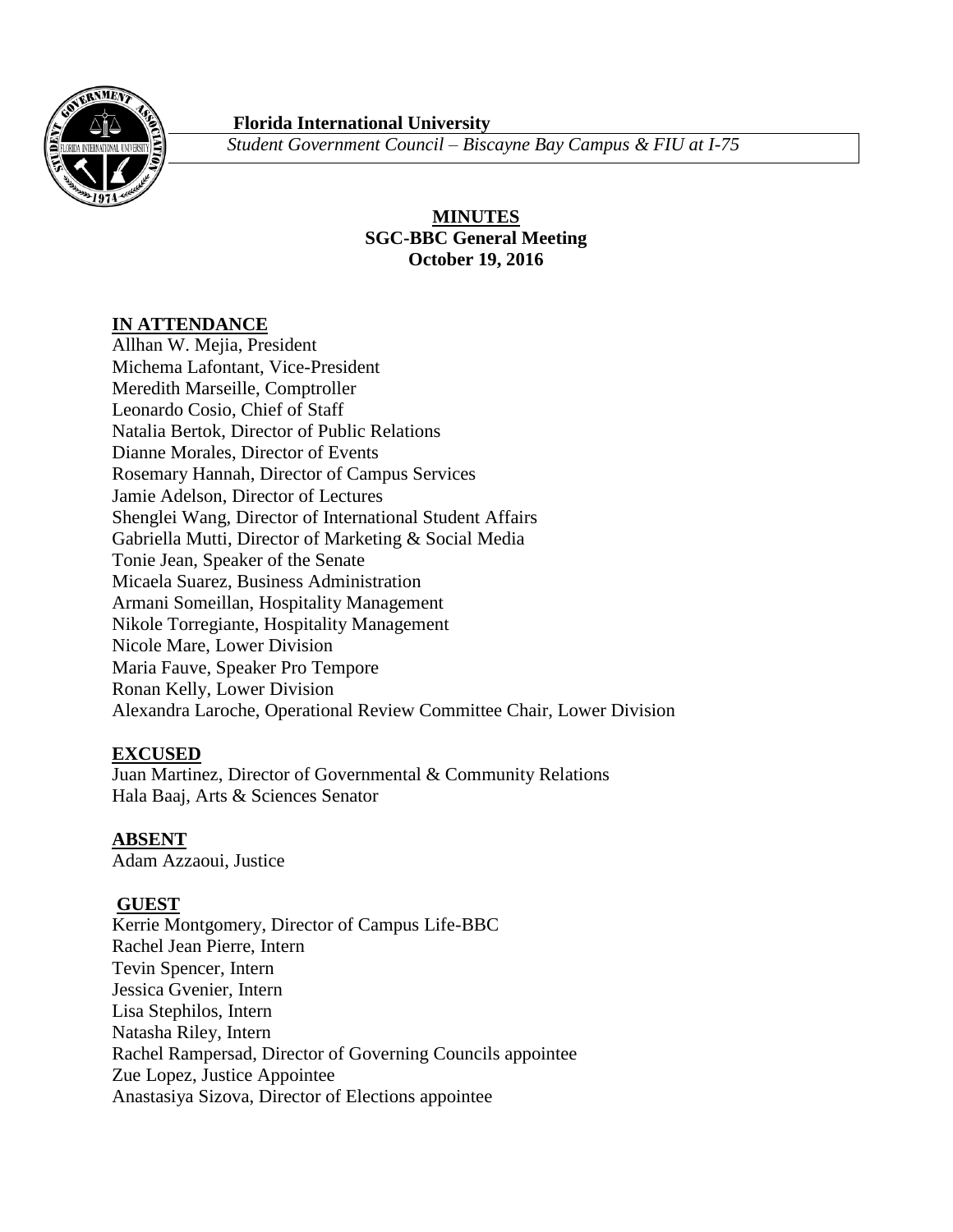### **CALL TO ORDER**

The Student Government Association (BBC) held a meeting on October 19, 2016 – Locale **221**  The meeting was called to order at **3:40**, approximately, by President **Allan Mejia** who presided over the meeting in its entirety.

### **APPROVAL OF THE MINUTES**

Senator Jean moved to table the approval September 28, 2016 minutes to next month meeting. the motion was seconded by Senator Mare.

### **PRESIDENT'S REPORT**

- President Mejia reported he had a meeting with DR., Assistant VP of Students Affairs, and Scott Jones, Director of the Wolf Center, to discuss and figure out some upcoming events for the SGA E-Board. Some of the events that were discussed are FIU letters and planting mangrove trees.
- President Mejia reported that him and Comptroller Mareille met with Dr. Elizabeth Bejar to discuss the enrollment numbers at BBC. They also discussed how Student Affairs can get involved in helping increase the enrollment numbers at BBC.
- President Mejia announced that Advisor Montgomery is now a Doctor.

### **Vice President's Report**

● Vice President Lafontant reported that she been working on Street Team and tabling. She announced that the next tabling will be on October 25th during the Love Your Body Day event at 11:00 am to 1:30 pm, and she would like some of the members to help out.

### *Question:*

*President Mejia asked Vice President Lafontant what's the update on the Camillus House event. Vice President Lafontant Answered saying that the Kamila House event was replaced with the Oxfam Hunger Banquet, but the Oxfam Hunger Banquet is also cancel due to some timing issues.* 

### **Comptroller's Report**

- Comptroller Marseille reported she and President Mejia have a meeting set up with Dr. Bejar.
- Comptroller Marseille reported she sent out a bill to the senate.
- Comptroller Marseille reported she has prepared a chart for the enrollment numbers to present at the next U-wide meeting, and this chart will be sent to everyone to review.
- Comptroller Marseille reported she speaking with the Director of Events, Morales to plan a comptroller workshop event.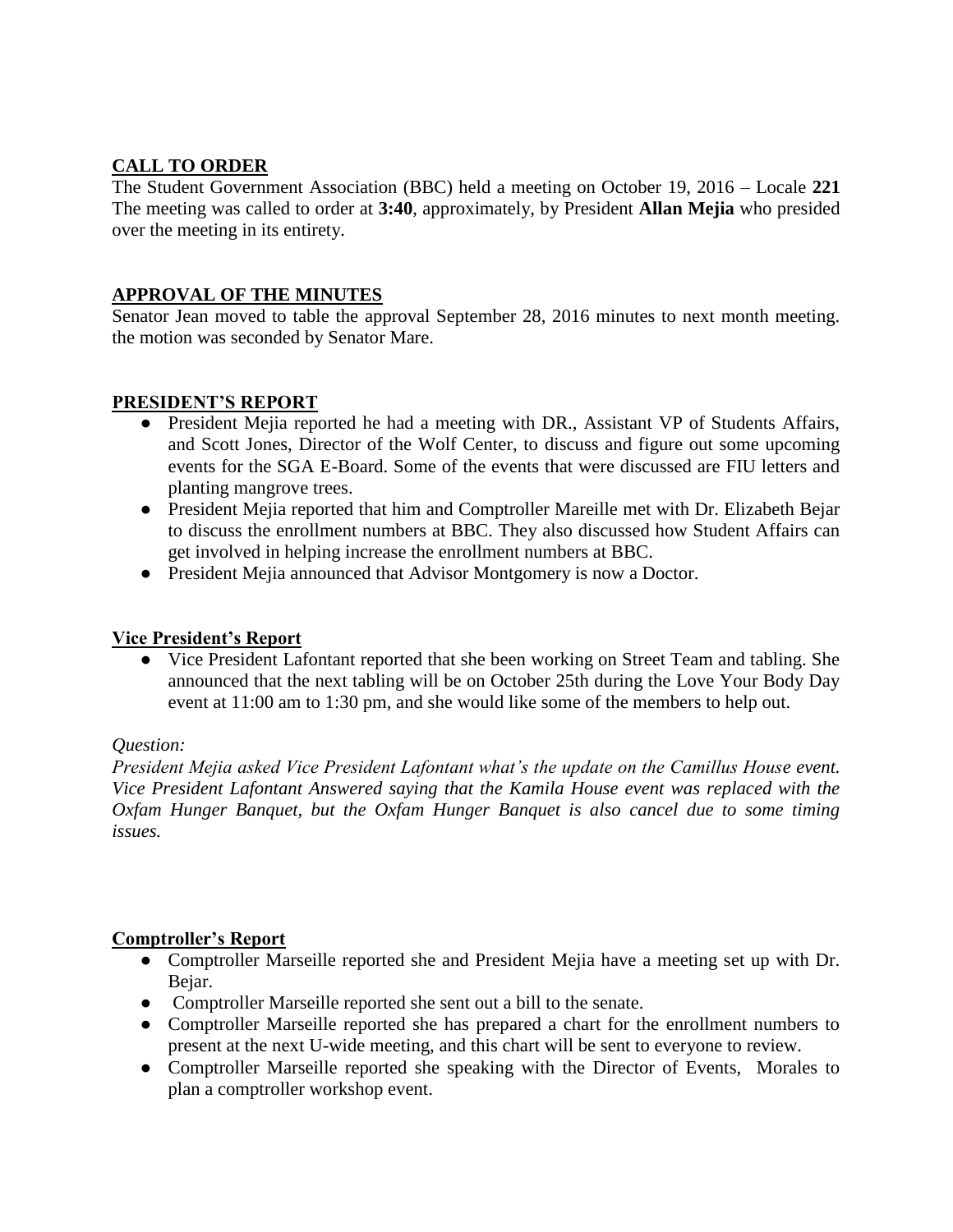### **SENATE SPEAKER REPORT**

- Senator Jean reported that she appointed a new Art and Science Senator
- Senator Jean reported she talked to Marcy about putting a sign outside of the meeting to attract the student body to attend the SGA meetings.
- Senator Jean reported that Senator Suarez is working on the T-board for tabling.
- Senator Jean reported that her and VP Lafontant is working on the Haitian Relief Efforts, and they are still accepting donations.
- Senator Jean reported that Senator Laroche will be taking over Operational Review.

# **Cabinet Report**

- Chief of Staff Cosio reported that he started updating the SGA website, and he welcomes anyone who wants to participate.
- Chief of Staff Cosio reported that Director of Public Relations, Bertok is working on the food pantry drive, which will start in November. Also, Director of Events, Morales has a lot of events planned for November and December.
- Director of Events, Morales reported that the Forum will be held on Monday October 24 at WUC room 223, from 10:30-11:30. The second will be on Tuesday at HM 175, from 11:00-12:00 pm, and she one more person add.

# **ADVISOR'S REPORT**

- Dr. Montgomery reported that there are some yard sign in the office, and members are free to take one
- Dr. Montgomery reported that the Tri-Council reunion is on october 20 in room 221.
- Dr. Montgomery reported that priority registration will be open on November 1st.
- Dr. Montgomery thanked everyone for coming out the Homecoming events.
- Dr. Montgomery reported that Homecoming parade float check-in is at 11:30-12:30.

# **NEW BUSINESS**

### **His House**

● Director of Events, Morales announced that the toy s collected for the toy drive will be given to the children on christmas day by santa, so gift cannot be given prior. Instead there will be a thanksgiving dinner that SGA will be hosted for the families on November 24th.

FYI:

President Mejia announced to the members that there will be a parade on thanksgiving day in the morning. Members who attend can then carpool to go to the His House event.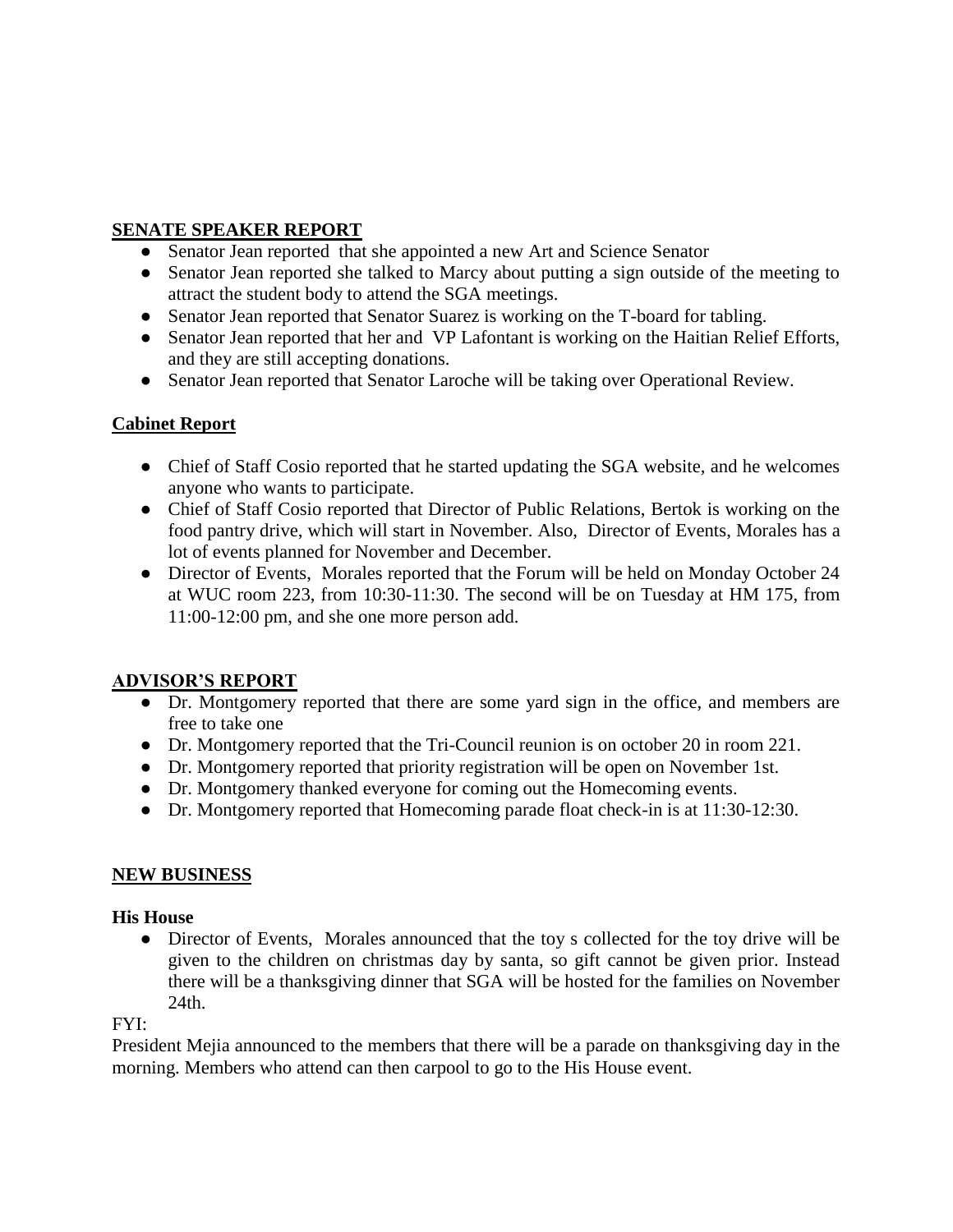• Director of Events, Morales announced that list to RSVP will be sent out soon.

#### **Thanksgiving Dinner for Bayview**

• President Mejia announced that he and Chief of Staff Cosio came up with the idea of having a thanksgiving dinner for Bayview students who can't afford to go home for the holiday. He will be needing to meet with the Senate to discuss more on the details.

#### **Bill**

- Comptroller Marseille announced that this bill is to provide clarity to councils on what to do with the emolument. The Bill will provide councils with the power to decide on their stipend within the emolument.
- Comptroller Marseille announced that a new section will be created in article 8 of the constitution to add this bill.

President Mejia suggested to Comptroller Marseille that the language should change to spring 2016 to avoid any backtrack to council who have already decided.

#### **Appointment**

Anastasiya presented to the SGA Council seeking a position as Director of Elections.

- A. Senator Suarez move to appoint Anastasia as Director of Elections. Senator Mare second the motion
- B. Roll Call
	- a) Senator Jean (Yea)
	- b) Senator Suarez (Yea)
	- c) Senator Someillan (Yea)
	- d) Senator Torregiante (Yea)
	- e) Senator Mare (Yea)
	- f) Senator Fauve (Yea)

The motioned was carried by a 7-0-0 decision.Anastasia became the new Director of Elections.

Rachel Rampersad presented to the SGA Council seeking a position as Director of Governing Councils.

- C. Senator Jean move to appoint Rachel Rampersad as Director of Governing Councils. Senator Mare second the motion
- D. Roll Call
	- a) Senator Jean (Yea)
	- b) Senator Suarez (Yea)
	- c) Senator Someillan (Yea)